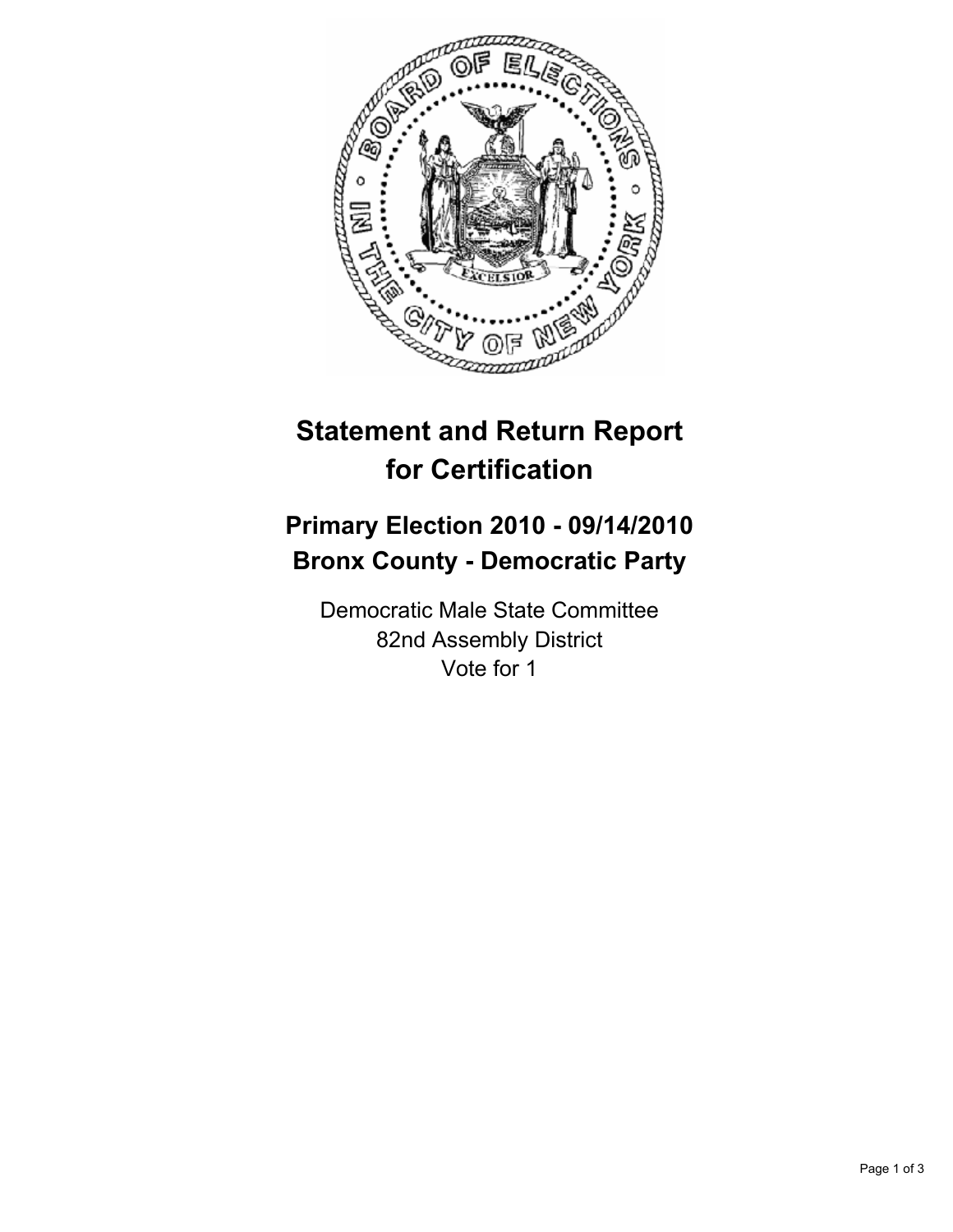

## **Assembly District 82**

| <b>PUBLIC COUNTER</b>        | 6,318          |
|------------------------------|----------------|
| <b>EMERGENCY</b>             | 15             |
| ABSENTEE/MILITARY            | 233            |
| <b>AFFIDAVIT</b>             | 32             |
| <b>GEORGE C CROUCH</b>       | 2,912          |
| <b>EGIDIO SEMENTILLI</b>     | 1,228          |
| ED NIZZA (WRITE-IN)          | 1              |
| JACK DAVIS (WRITE-IN)        | 1              |
| JAMES GORDON (WRITE-IN)      | 1              |
| JOHN KONRATH (WRITE-IN)      | 1              |
| JOSE RODRIGUEZ (WRITE-IN)    | $\overline{2}$ |
| LUIS SEPULVEDA (WRITE-IN)    | 1              |
| MATTEW SHUFFER (WRITE-IN)    | $\mathbf{1}$   |
| NO (WRITE-IN)                | 1              |
| R GIUFFRE (WRITE-IN)         | 1              |
| <b>REX WESTON (WRITE-IN)</b> | 1              |
| SHARON DURANT (WRITE-IN)     | 1              |
| <b>Total Votes</b>           | 4,152          |